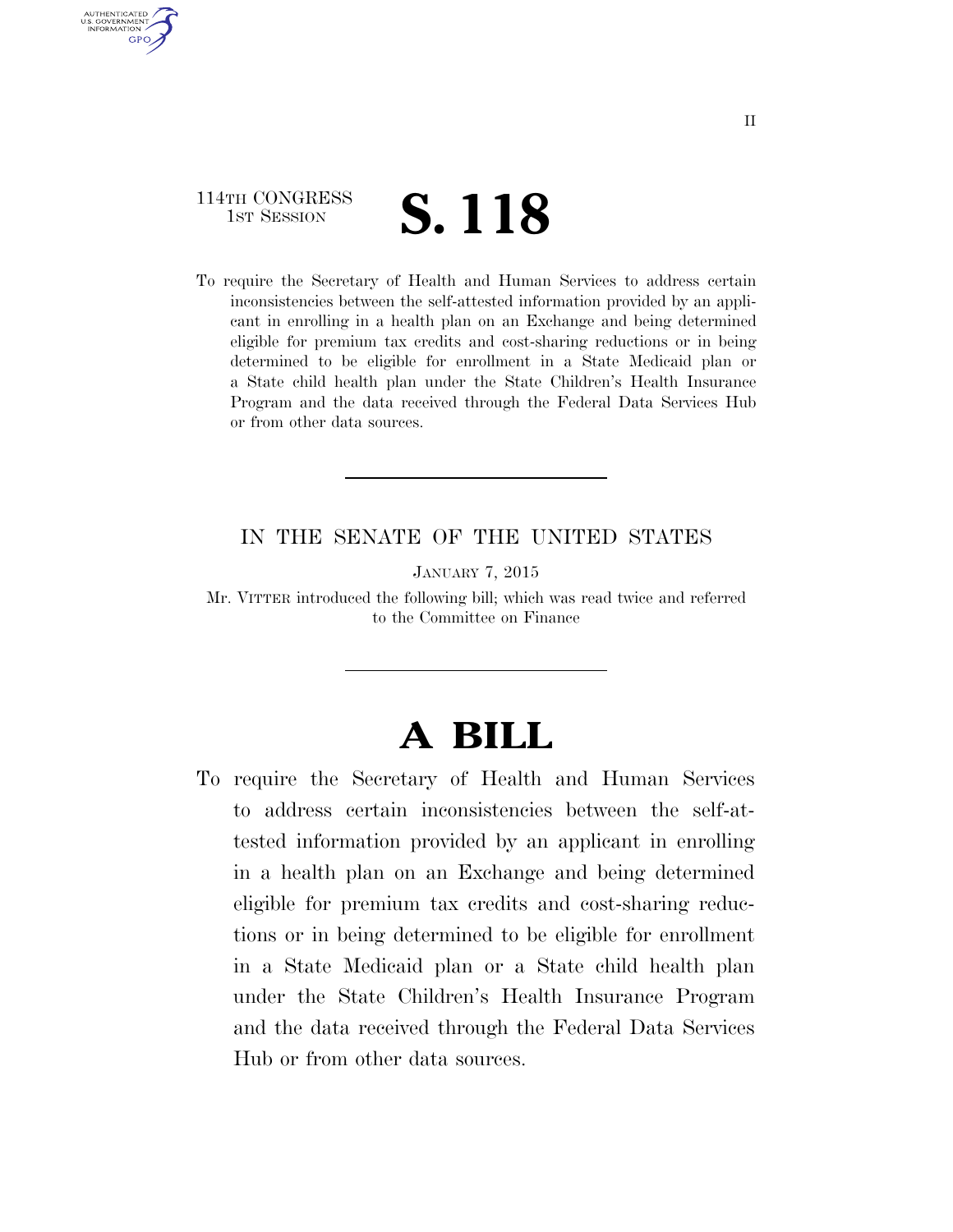*Be it enacted by the Senate and House of Representa-tives of the United States of America in Congress assembled,* 

#### **SECTION 1. SHORT TITLE.**

 This Act may be cited as the ''Stopping Illegal Obamacare Subsidies Act''.

#### **SEC. 2. LIMITATION ON AUTO-ENROLLMENT.**

 Notwithstanding any other provision of law, Amer- ican Health Benefit Exchanges shall not provide for auto- matic enrollment in health plans under such exchanges until the Inspector General of the Department of Health and Human Services verifies that each State Exchange es- tablished under section 1311 of the Patient Protection and Affordable Care Act (42 U.S.C. 13031) and the Federal Exchange established under section 1321 of such Act (42 U.S.C. 18041) has resolved the inconsistencies (as defined in section 3(a)) outlined in the June 2014 report of such Inspector General.

## **SEC. 3. PROCESS FOR APPLICATIONS WITH INCONSIST-ENCIES.**

 (a) IN GENERAL.—The Secretary of Health and Human Services (referred to in this section as the ''Sec- retary'') shall make public the steps that the Centers for Medicare & Medicaid Services and the Federal Exchange will take to clear any inconsistencies that arose on or be-fore the date of enactment of this Act and to ensure that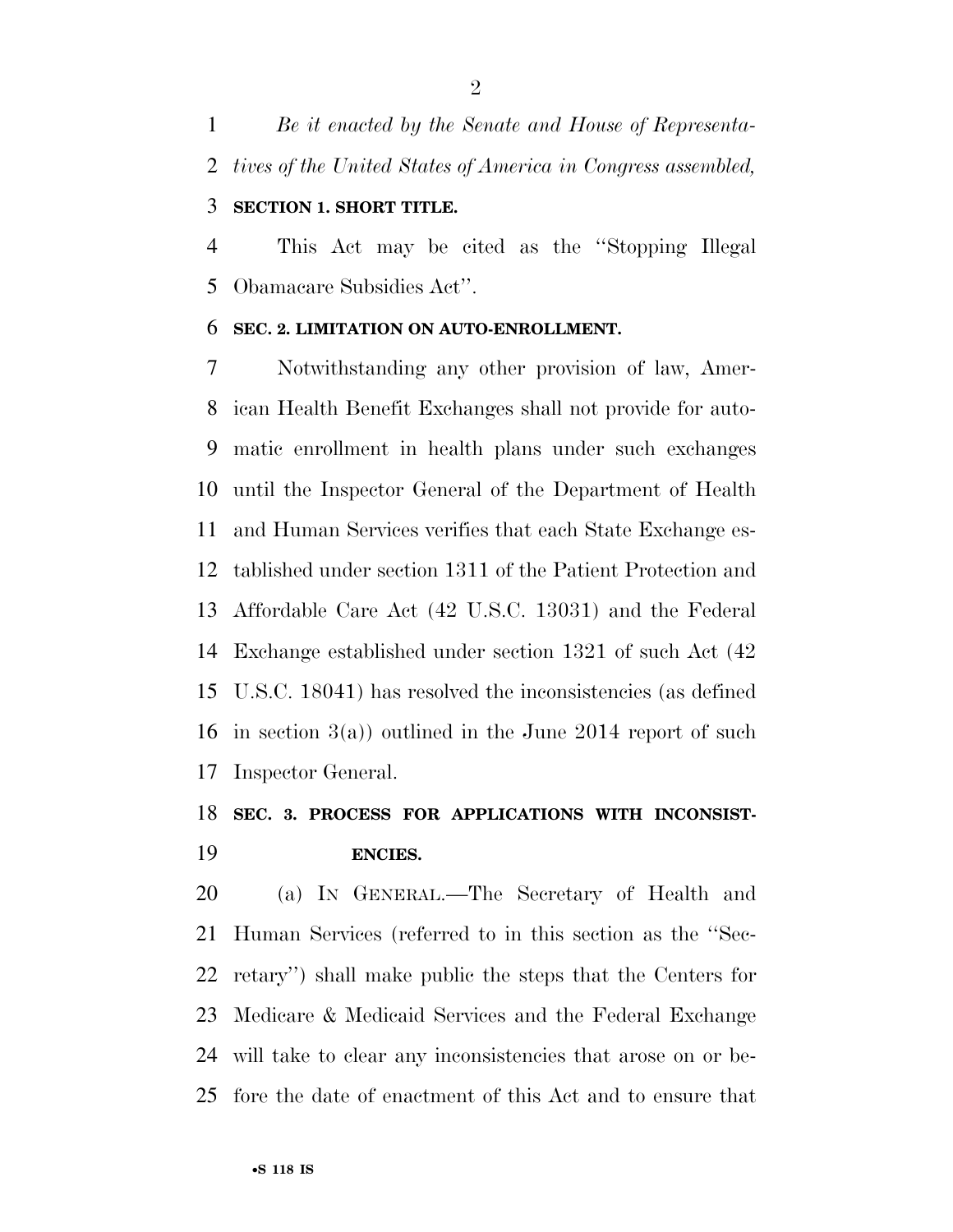the systems used by the Centers for Medicare & Medicaid Services to determine or assess eligibility for premium tax credits, cost-sharing reductions, Medicaid, and the State Children's Health Insurance Program (CHIP) can resolve such inconsistencies not later than 30 days after the date of enactment of this Act.

 (b) METHODS TO MONITOR PROGRESS.—Not later than 30 days after the date of enactment of this Act, the Secretary shall make public the methods that the Centers for Medicare & Medicaid Services use to monitor, track, and measure the progress of the Federal Exchange and State Exchanges in resolving inconsistencies.

 (c) SUSPENSION OF FINANCIAL ASSISTANCE PRO- GRAMS.—Premium assistance tax credits under section 36B of the Internal Revenue Code of 1986 and the re- duced cost-sharing program under section 1402 of the Pa- tient Protection and Affordable Care Act (42 U.S.C. 18071) shall not be available for plan year 2015. Such premium tax credit and cost-sharing programs shall re-sume only after—

 (1) the Commissioner of the Social Security Ad- ministration affirmatively declares that all inconsist- encies related to invalid social security numbers have been resolved; and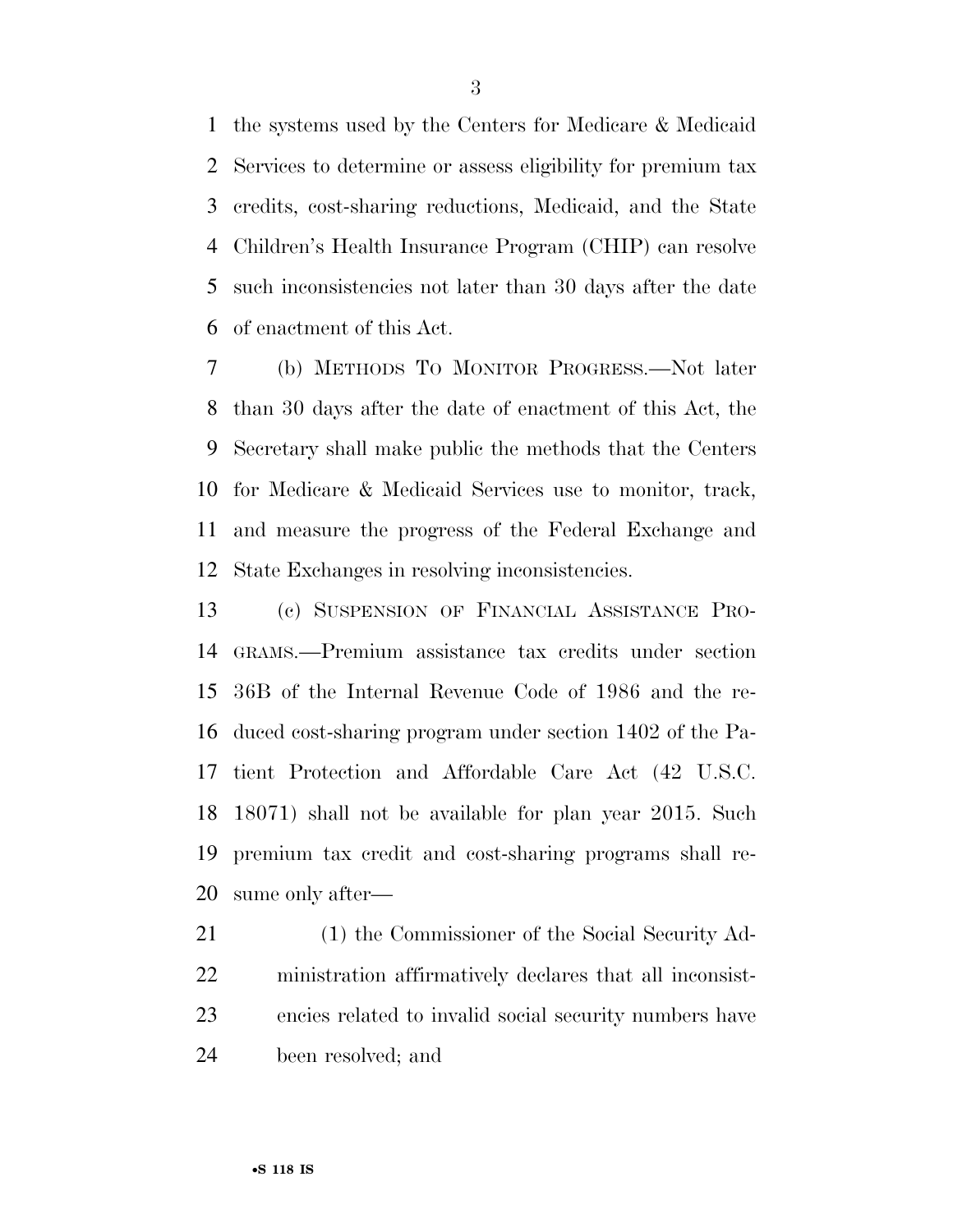(2) the Inspector General of the Department of Health and Human Services determines that all in- consistencies, as defined in section 4(1), have been resolved.

(d) REQUESTS FOR ADDITIONAL INFORMATION.—

 (1) IN GENERAL.—If applicant information pro- vided by an individual seeking to enroll in a qualified health plan on a State or Federal Exchange contains inconsistencies, the Secretary shall request addi- tional information from the individual, and the indi- vidual shall have 90 days to provide such informa-tion.

 (2) RESTRICTIONS DURING INCONSISTENCY PE- RIOD.—During the inconsistency period, an indi- vidual may be enrolled in a qualified health plan, but may not participate in the premium assistance credit program under section 36B of the Internal Revenue Code of 1986 or the reduced cost-sharing program under section 1402 of the Patient Protection and Affordable Care Act (42 U.S.C. 18071). An indi- vidual who cooperates with a request for additional information and whom the Secretary later deter- mines to be eligible for such programs, shall retro-actively receive the benefits of such programs that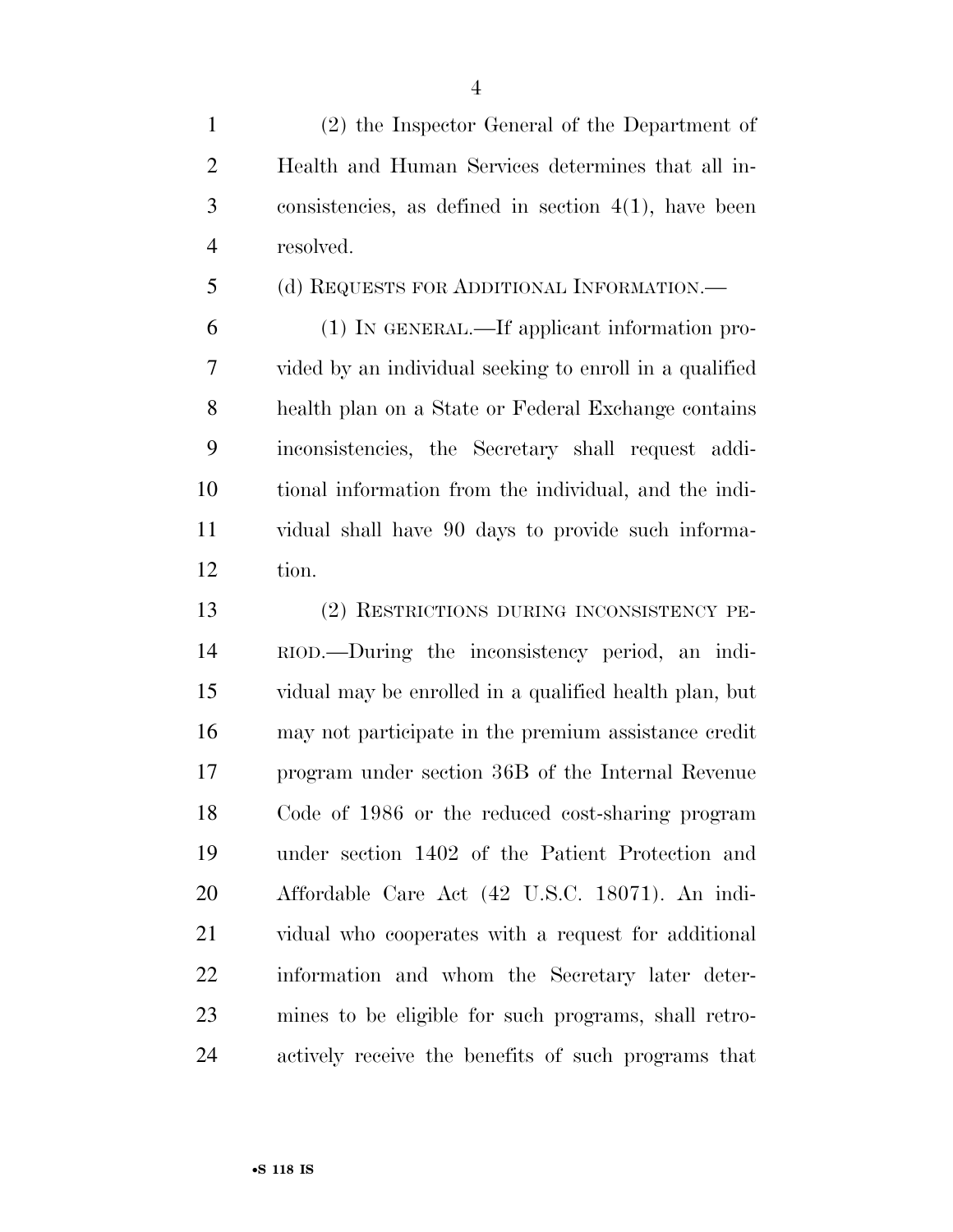| $\mathbf{1}$   | such individual was eligible to receive for the incon- |
|----------------|--------------------------------------------------------|
| $\overline{2}$ | sistency period.                                       |
| 3              | (3) FAILURE TO SUBMIT ADDITIONAL INFORMA-              |
| $\overline{4}$ | TION.—If the applicant does not submit additional      |
| 5              | information requested under subparagraph $(A)$ —       |
| 6              | $(A)(i)$ the applicant shall be withdrawn              |
| 7              | from the premium assistance credit program             |
| 8              | under section 36B of the Internal Revenue              |
| 9              | Code of 1986 and the reduced cost-sharing pro-         |
| 10             | gram under section 1402 of the Patient Protec-         |
| 11             | and Affordable Care Act (42 U.S.C.<br>tion             |
| 12             | 18071), as applicable, at the end of the incon-        |
| 13             | sistency period; and                                   |
| 14             | (ii) the Secretary shall send notification of          |
| 15             | such disenrollment to the applicable health in-        |
| 16             | surance issuer; and                                    |
| 17             | (B) the applicant shall re-enroll in a quali-          |
| 18             | fied health plan with appropriate and accurate         |
| 19             | information during the next open enrollment            |
| 20             | period.                                                |
| 21             | SEC. 4. DEFINITIONS.                                   |
| 22             | In this Act—                                           |
| 23             | $(1)$ the term "inconsistencies" means<br>dif-         |
| 24             | ferences between the self-attested information pro-    |
| 25             | vided by an applicant in enrolling in a health plan    |